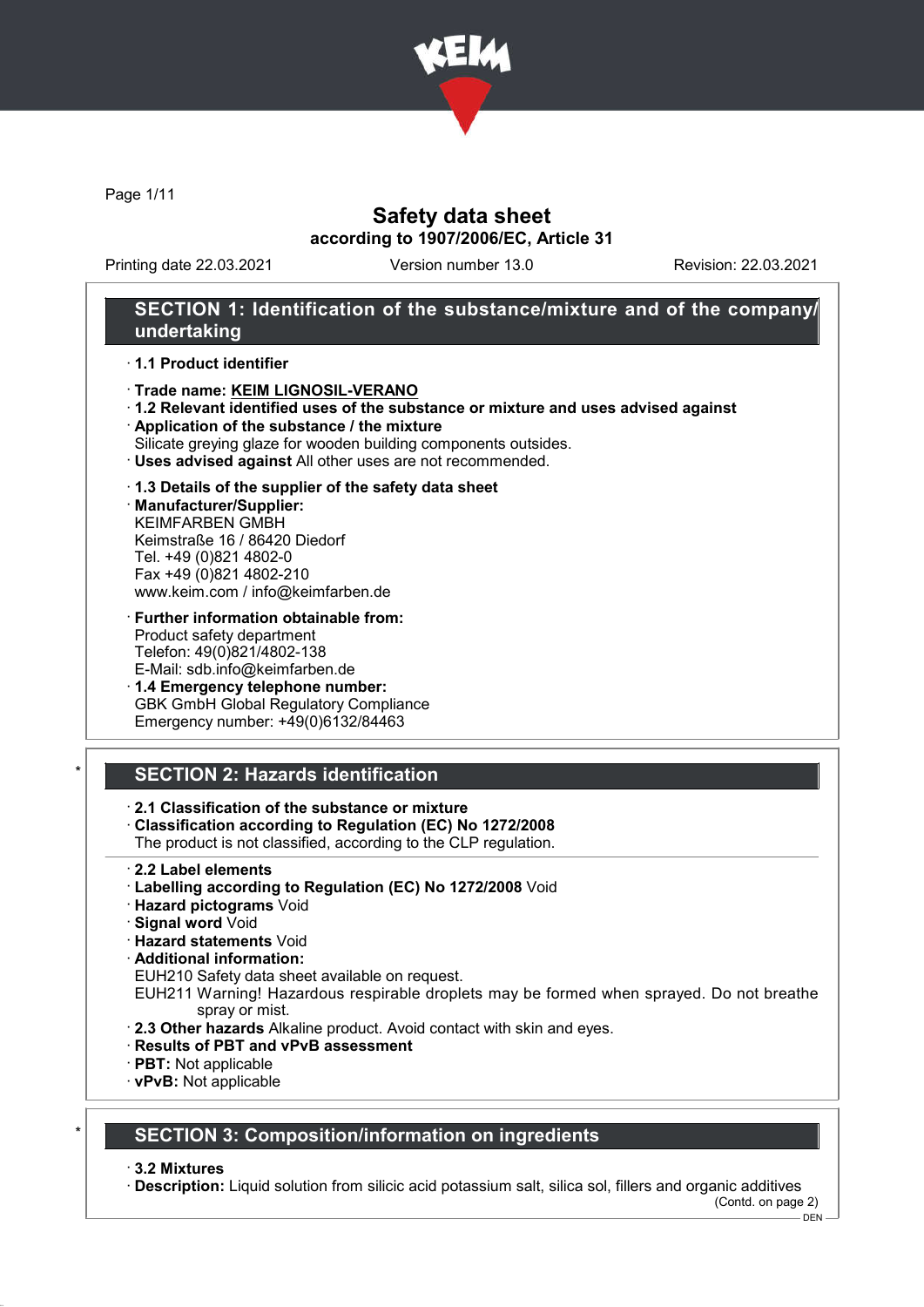

Page 2/11

# Safety data sheet according to 1907/2006/EC, Article 31

Printing date 22.03.2021 Version number 13.0 Revision: 22.03.2021

DEN

### Trade name: KEIM LIGNOSIL-VERANO

| CAS: 13463-67-7<br>EINECS: 236-675-5<br>Index number: 022-006-00-2<br>Reg.nr.: 01-2119486799-10- | titanium dioxide [in powder form containing 1 % or more]<br>of particles with aerodynamic diameter $\leq 10 \ \mu m$ ]<br><b>◆ Carc. 2, H351</b>                                    | $< 5\%$   |
|--------------------------------------------------------------------------------------------------|-------------------------------------------------------------------------------------------------------------------------------------------------------------------------------------|-----------|
| <b>XXXX</b>                                                                                      |                                                                                                                                                                                     |           |
| CAS: 1312-76-1<br>EINECS: 215-199-1<br>Reg.nr.: 01-2119456888-17-<br><b>XXXX</b>                 | Silicic acid, potassium salt<br>Skin Irrit. 2, H315; Eye Irrit. 2, H319<br>Specific concentration limits:<br>Skin Irrit. 2; H315: $C \ge 40 \%$<br>Eye Irrit. 2; H319: $C \ge 40$ % | $< 2.5\%$ |

### SECTION 4: First aid measures

· 4.1 Description of first aid measures

### · General information:

Seek medical treatment in case of complaints.

- When seeing the doctor we suggest to present this safety data sheet.
- · After inhalation: Supply fresh air; consult doctor in case of complaints.

### · After skin contact:

Immediately wash with water and soap and rinse thoroughly.

Do not use solvents or thinners.

If skin irritation continues, consult a doctor.

· After eye contact:

Rinse opened eye for several minutes under running water. Then consult a doctor.

- · After swallowing:
- Rinse mouth and throat well with water.

Do not induce vomiting; call for medical help immediately.

- · 4.2 Most important symptoms and effects, both acute and delayed No further relevant information available.
- · 4.3 Indication of any immediate medical attention and special treatment needed No further relevant information available.

# SECTION 5: Firefighting measures

· 5.1 Extinguishing media · Suitable extinguishing agents: Product itself does not burn. Co-ordinate fire-fighting measures to the fire surroundings. · 5.2 Special hazards arising from the substance or mixture In case of fire, the following can be released: carbon oxide (COx) silicon dioxid (SiO2) acrylic monomers (Contd. on page 3)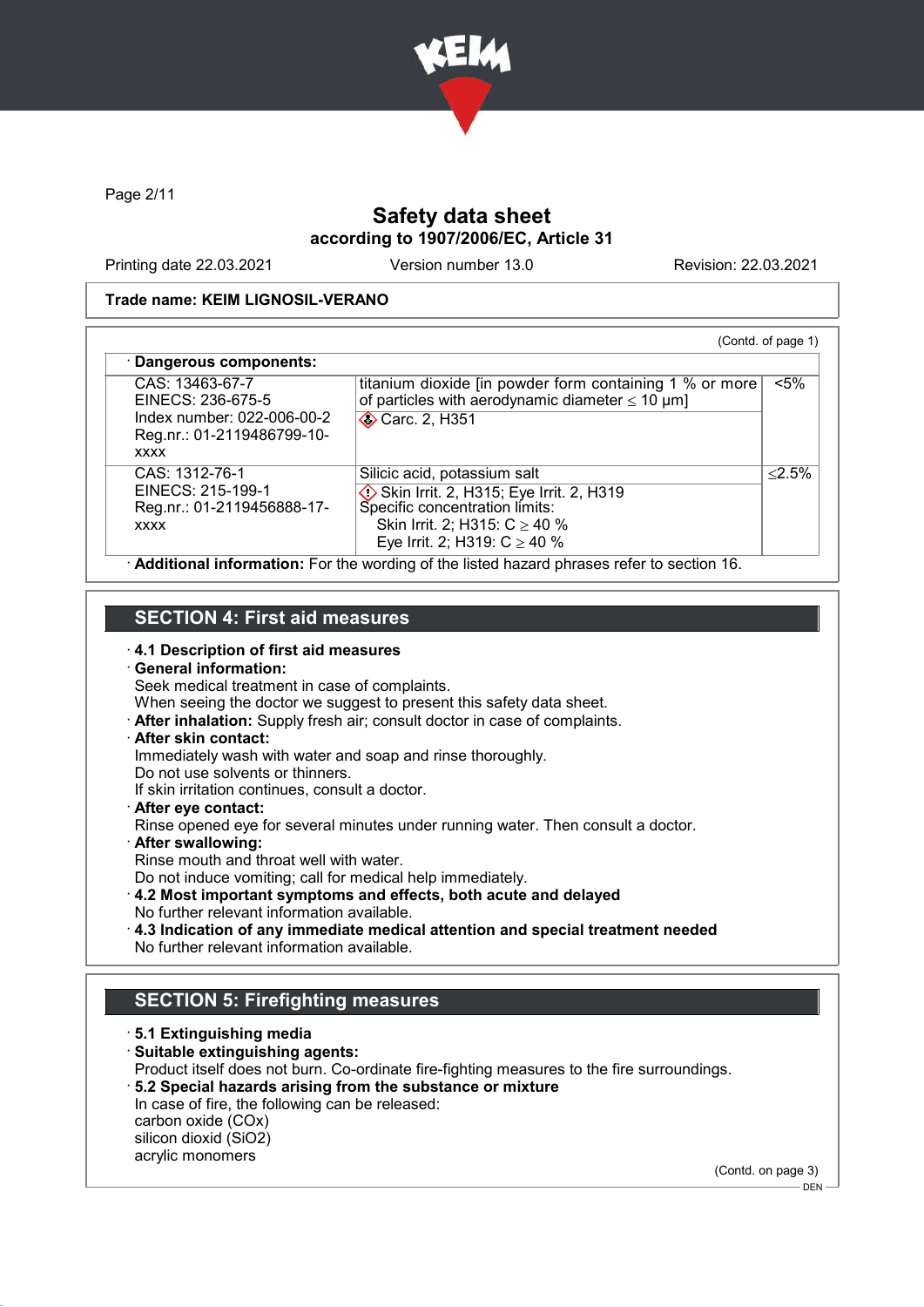

Page 3/11

### Safety data sheet according to 1907/2006/EC, Article 31

Printing date 22.03.2021 Version number 13.0 Revision: 22.03.2021

### Trade name: KEIM LIGNOSIL-VERANO

(Contd. of page 2)

- · 5.3 Advice for firefighters
- · Specila protective equipment: Wear self-contained respiratory protective device.
- · Additional information

Dispose of fire debris and contaminated fire fighting water in accordance with official regulations. In case of fire do not breathe smoke, fumes and vapours.

# SECTION 6: Accidental release measures

- · 6.1 Personal precautions, protective equipment and emergency procedures Respect the protection rules (see section 7 a. 8). Ensure adequate ventilation Avoid contact with skin and eyes. Particular danger of slipping on leaked/spilled product. 6.2 Environmental precautions: Do not allow product to reach soil, sewage system or any water course. Follow local governmental rules and regulations. · 6.3 Methods and material for containment and cleaning up: Absorb with liquid-binding material (sand, diatomite, acid binders, universal binders, sawdust). Dispose of the material collected according to regulations. Clear contaminated areas thoroughly.
- 6.4 Reference to other sections See Section 7 for information on safe handling. See Section 8 for information on personal protection equipment. See Section 13 for disposal information.

# SECTION 7: Handling and storage

· 7.1 Precautions for safe handling Keep receptacles tightly sealed. Avoid contact with skin and eyes. Do not inhale aerosols. See item 8 (8.2) for information about suitable protective equipment and technical precautions. Respect the protection rules. Information about fire - and explosion protection: The product is not flammable. No special measures required. · 7.2 Conditions for safe storage, including any incompatibilities · Storage: · Requirements to be met by storerooms and receptacles: Store only in unopened original receptacles. Keep in the original containers in a cool and dry place. Unsuitable material for receptacles and pipes: iron and ferrous metals Suitable material for receptacles and pipes: Polyethylene Information about storage in one common storage facility: Do not store together with acids. (Contd. on page 4)

DEN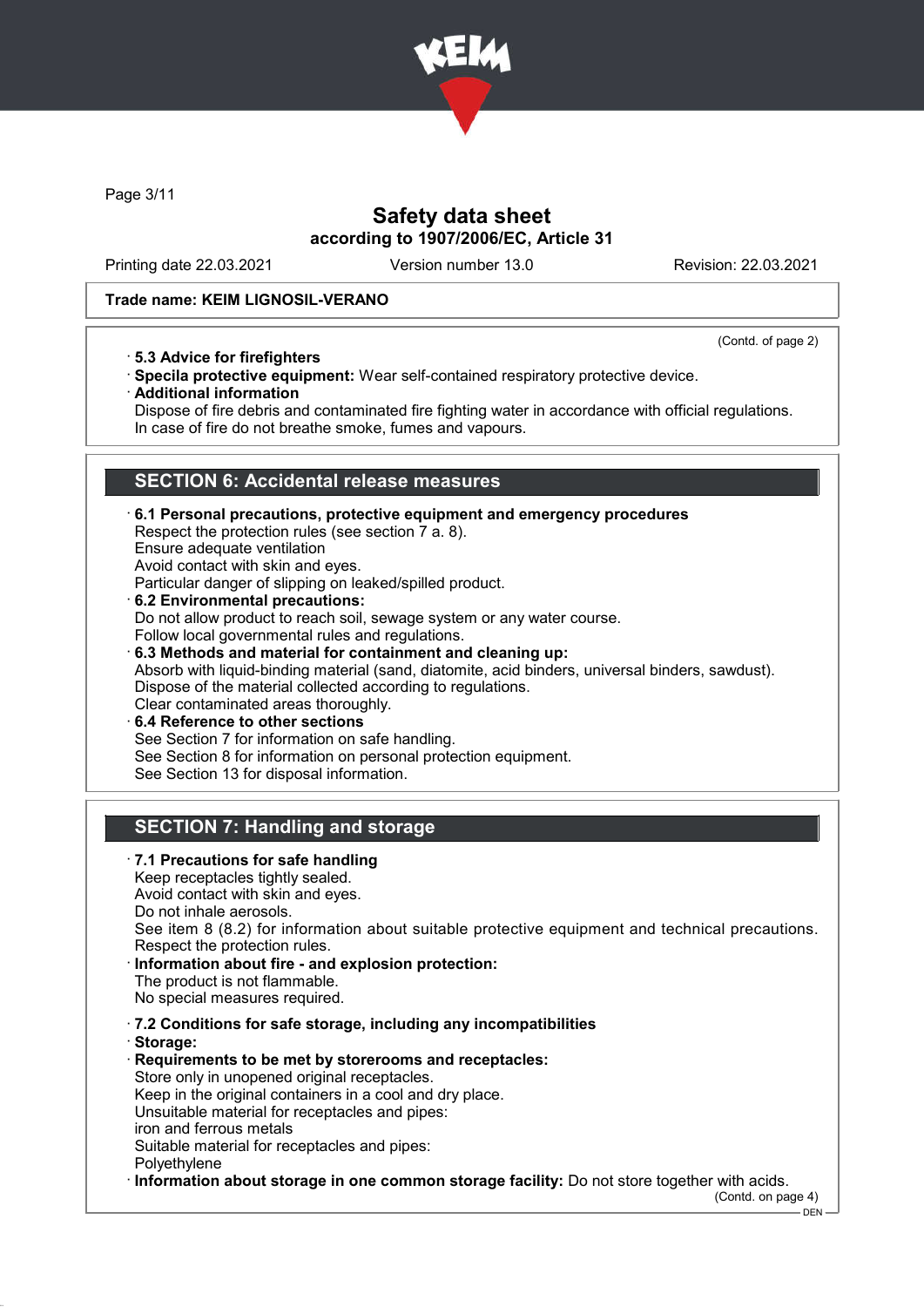

Page 4/11

### Safety data sheet according to 1907/2006/EC, Article 31

Printing date 22.03.2021 Version number 13.0 Revision: 22.03.2021

Protect from frost. Store in a cool place.

· Storage class: 12

(Contd. of page 3)

### Trade name: KEIM LIGNOSIL-VERANO

Protect from heat and direct sunlight.

· Further information about storage conditions:

· General information: Stir up well before use.

· 7.3 Specific end use(s) No further relevant information available.

### SECTION 8: Exposure controls/personal protection

### · 8.1 Control parameters

#### · Ingredients with limit values that require monitoring at the workplace:

### 13463-67-7 titanium dioxide [in powder form containing 1 % or more of particles with aerodynamic diameter ≤ 10 μm]

AGW (Germany) Long-term value: 1.25\* 10\*\* mg/m<sup>3</sup> 2(II);\*alveolengängig\*\*einatembar; AGS, DFG

· Additional information: The lists valid during the making were used as basis.

#### · 8.2 Exposure controls

- · Individual protection measures, such as personal protective equipment
- · General protective and hygienic measures:
- Avoid contact with the eyes and skin.
- Do not inhale aerosols.

Wash hands before breaks and at the end of work.

Immediately remove all soiled and contaminated clothing.

#### Respiratory protection:

Use suitable respiratory protective device only when aerosol or mist is formed. Combination filter A/P

· Hand protection Protective gloves

#### **Material of gloves**

suitable material e.g.:

Nitrile impregnated cotton-gloves

PVC or PE gloves

Recommended thickness of the material:  $> 0.5$  mm

The selection of the suitable gloves does not only depend on the material, but also on further marks of quality and varies from manufacturer to manufacturer. As the product is a preparation of several substances, the resistance of the glove material can not be calculated in advance and has therefore to be checked prior to the application.

### Penetration time of glove material

Value for the permeation: level  $> 6$  (480 min)

The determined penetration times according to EN 16523-1:2015 are not performed under practical conditions. Therefore a maximum wearing time, which corresponds to 50% of the penetration time, is recommended.

The exact break trough time has to be found out by the manufacturer of the protective gloves and has to be observed.

**Eye/face protection** Tightly sealed goggles

(Contd. on page 5)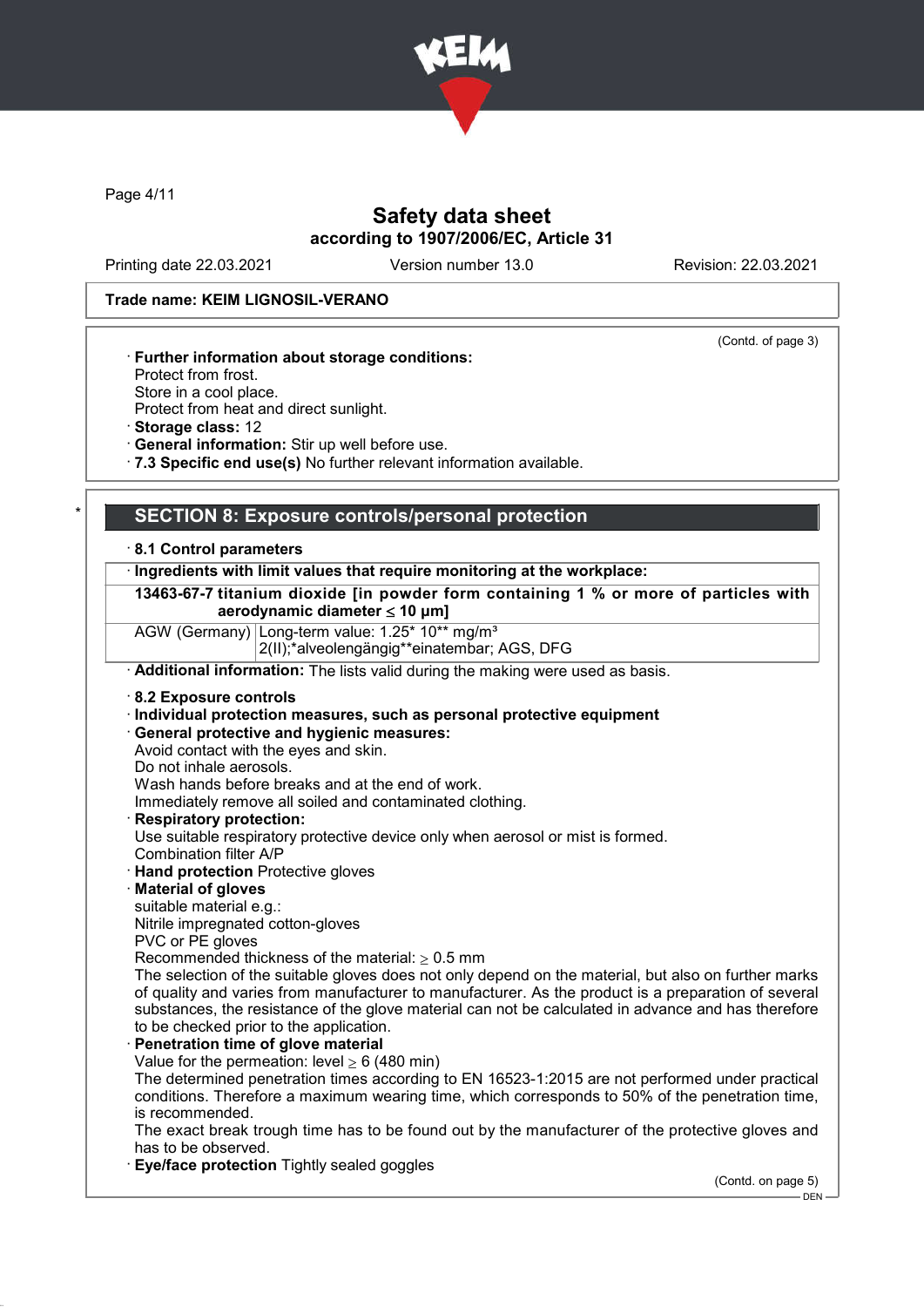

Page 5/11

# Safety data sheet according to 1907/2006/EC, Article 31

Printing date 22.03.2021 Version number 13.0 Revision: 22.03.2021

### Trade name: KEIM LIGNOSIL-VERANO

(Contd. of page 4)

· Body protection: Protective work clothing After contact with skin wash thoroughly with water and apply lotion. · Environmental exposure controls See Section 12 and 6.2 No further relevant information available.

# SECTION 9: Physical and chemical properties

| 9.1 Information on basic physical and chemical properties |                                                |  |
|-----------------------------------------------------------|------------------------------------------------|--|
| <b>General Information</b>                                |                                                |  |
| · Colour:                                                 | According to product specification             |  |
| · Odour:                                                  | <b>Odourless</b>                               |  |
| Odour threshold:                                          | Not determined                                 |  |
| · Melting point/freezing point:                           | Not determined                                 |  |
| · Boiling point or initial boiling point and              |                                                |  |
| boiling range                                             | >100 °C                                        |  |
| · Flammability                                            | Not applicable                                 |  |
| <b>Lower and upper explosion limit</b>                    |                                                |  |
| · Lower:                                                  | Not applicable                                 |  |
| · Upper:                                                  | Not applicable                                 |  |
| · Flash point:                                            | Not applicable                                 |  |
| · Auto-ignition temperature:                              | Product is not selfigniting.                   |  |
| Decomposition temperature:                                | Not determined                                 |  |
| · pH at 20 °C                                             | $~11*$                                         |  |
| · Viscosity:                                              |                                                |  |
| · Kinematic viscosity                                     | Not determined                                 |  |
| Dynamic at 20 °C:                                         | 400-700* mPas                                  |  |
| · Solubility                                              |                                                |  |
| · water:                                                  | Miscible                                       |  |
| · Partition coefficient n-octanol/water (log              |                                                |  |
| value)                                                    | Not applicable                                 |  |
| Vapour pressure at 20 °C:                                 | $~23$ hPa                                      |  |
| Density and/or relative density                           |                                                |  |
| Density at 20 °C:                                         | 1.1-1.3* $g/cm3$                               |  |
| · Relative density                                        | Not determined                                 |  |
| · Vapour density                                          | Not applicable                                 |  |
| $\cdot$ 9.2 Other information                             | * The values are for freshly produced material |  |
|                                                           | and may change with the time.                  |  |
| · Appearance:                                             |                                                |  |
| · Form:                                                   | Fluid                                          |  |
| · Important information on protection of health           |                                                |  |
| and environment, and on safety.                           |                                                |  |
| · Ignition temperature:                                   | Not determined                                 |  |
| <b>Explosive properties:</b>                              | Product does not present an explosion hazard.  |  |
|                                                           |                                                |  |
|                                                           | (Contd. on page 6)                             |  |

DEN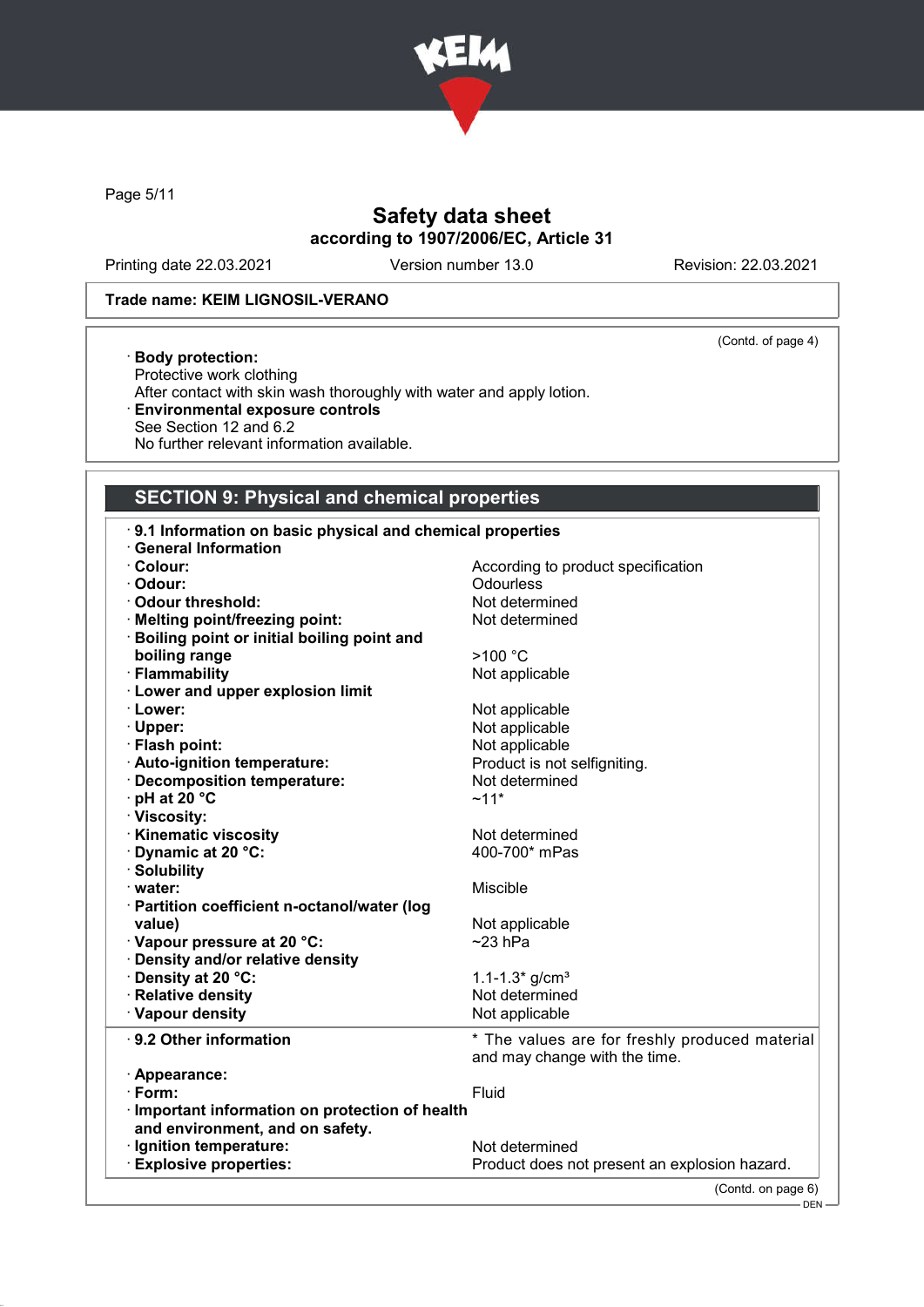

Page 6/11

# Safety data sheet according to 1907/2006/EC, Article 31

Printing date 22.03.2021 Version number 13.0 Revision: 22.03.2021

#### Trade name: KEIM LIGNOSIL-VERANO

|                                            | (Contd. of page 5) |
|--------------------------------------------|--------------------|
| Change in condition                        |                    |
| · Softening point/range                    |                    |
| Oxidising properties:                      | Not applicable     |
| <b>Evaporation rate</b>                    | Not applicable     |
| Information with regard to physical hazard |                    |
| classes                                    |                    |
| · Explosives                               | Void               |
| · Flammable gases                          | Void               |
| · Aerosols                                 | Void               |
| · Oxidising gases                          | Void               |
| · Gases under pressure                     | Void               |
| · Flammable liquids                        | Void               |
| · Flammable solids                         | Void               |
| Self-reactive substances and mixtures      | Void               |
| · Pyrophoric liquids                       | Void               |
| · Pyrophoric solids                        | Void               |
| · Self-heating substances and mixtures     | Void               |
| Substances and mixtures, which emit        |                    |
| flammable gases in contact with water      | Void               |
| <b>⋅ Oxidising liquids</b>                 | Void               |
| <b>Oxidising solids</b>                    | Void               |
| Organic peroxides                          | Void               |
| Corrosive to metals                        | Void               |
| · Desensitised explosives                  | Void               |

# SECTION 10: Stability and reactivity

- · 10.1 Reactivity No further relevant information available.
- · 10.2 Chemical stability Stable under normal conditions of storage and use.

· Thermal decomposition / conditions to be avoided:

- No decomposition if used according to specifications.
- · 10.3 Possibility of hazardous reactions No dangerous reactions known.
- · 10.4 Conditions to avoid No further relevant information available.
- · 10.5 Incompatible materials:

Acids

Metals · 10.6 Hazardous decomposition products: In case of fire, the following can be released: Carbon oxides (COx) silicon dioxid (SiO2) acrylic monomers No hazardous decomposition products if stored and handled as prescribed.

(Contd. on page 7)

DEN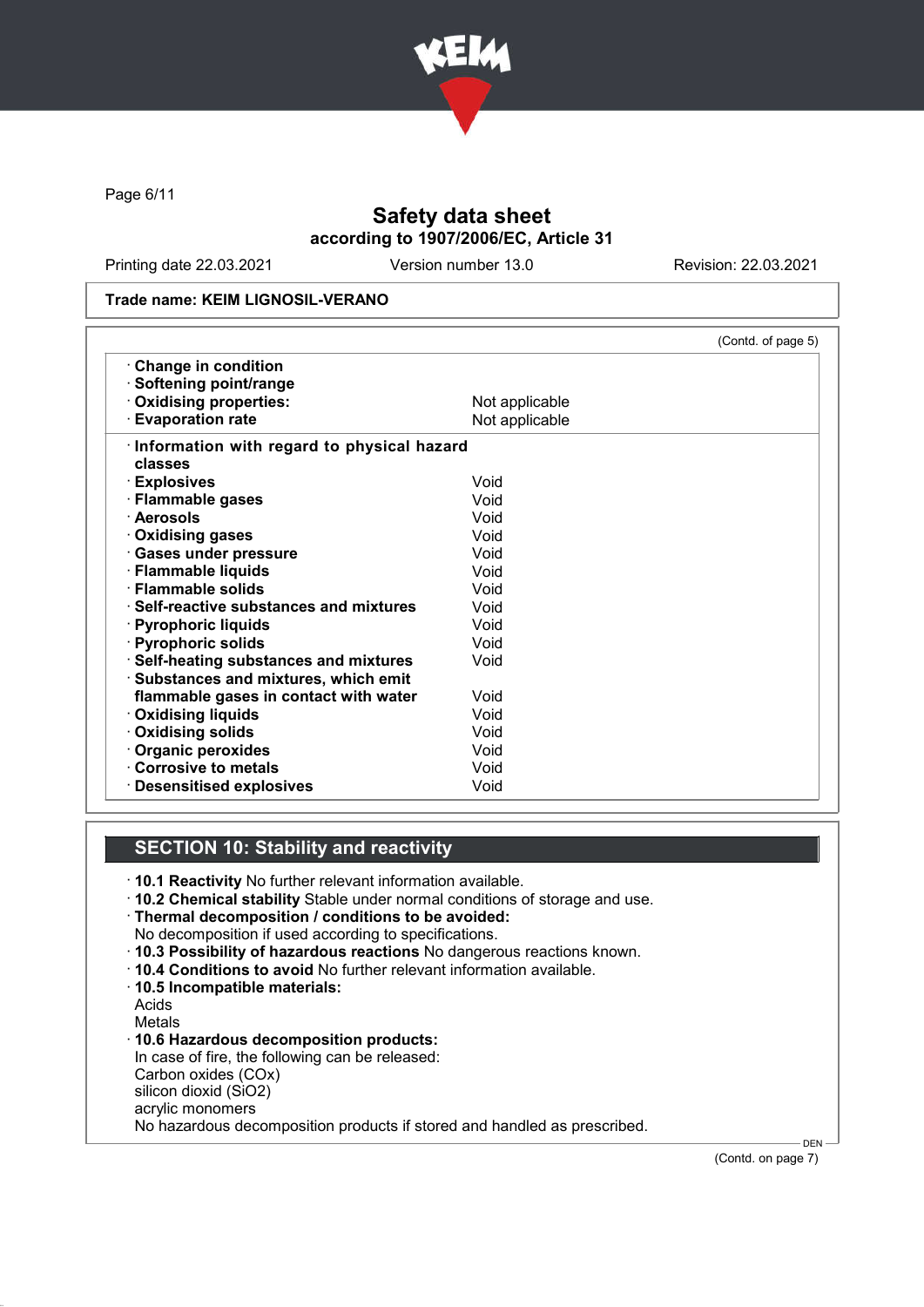

Page 7/11

# Safety data sheet according to 1907/2006/EC, Article 31

Printing date 22.03.2021 Version number 13.0 Revision: 22.03.2021

Trade name: KEIM LIGNOSIL-VERANO

(Contd. of page 6)

|                        |                                                                                                                                   | <b>SECTION 11: Toxicological information</b>                                                                                                                                                                                                                                                                                                                                                                                                                                                                                                                                                                                                                                                                                                                       |  |
|------------------------|-----------------------------------------------------------------------------------------------------------------------------------|--------------------------------------------------------------------------------------------------------------------------------------------------------------------------------------------------------------------------------------------------------------------------------------------------------------------------------------------------------------------------------------------------------------------------------------------------------------------------------------------------------------------------------------------------------------------------------------------------------------------------------------------------------------------------------------------------------------------------------------------------------------------|--|
|                        | 11.1 Information on hazard classes as defined in Regulation (EC) No 1272/2008                                                     |                                                                                                                                                                                                                                                                                                                                                                                                                                                                                                                                                                                                                                                                                                                                                                    |  |
|                        | Acute toxicity Based on available data, the classification criteria are not met.<br>· LD/LC50 values relevant for classification: |                                                                                                                                                                                                                                                                                                                                                                                                                                                                                                                                                                                                                                                                                                                                                                    |  |
|                        |                                                                                                                                   | 13463-67-7 titanium dioxide [in powder form containing 1 % or more of particles with                                                                                                                                                                                                                                                                                                                                                                                                                                                                                                                                                                                                                                                                               |  |
|                        | aerodynamic diameter $\leq 10$ µm]                                                                                                |                                                                                                                                                                                                                                                                                                                                                                                                                                                                                                                                                                                                                                                                                                                                                                    |  |
|                        |                                                                                                                                   | Inhalative $ATE \text{ mix } (4h)$ > 5 mg/l (inhalation)                                                                                                                                                                                                                                                                                                                                                                                                                                                                                                                                                                                                                                                                                                           |  |
|                        | ATE mix                                                                                                                           | >2,000 mg/kg (dermal)                                                                                                                                                                                                                                                                                                                                                                                                                                                                                                                                                                                                                                                                                                                                              |  |
|                        |                                                                                                                                   | >2,000 mg/kg (orally)                                                                                                                                                                                                                                                                                                                                                                                                                                                                                                                                                                                                                                                                                                                                              |  |
|                        | <b>NOAEL</b>                                                                                                                      | 3,500 mg/kg /Oral (rat) (90d)                                                                                                                                                                                                                                                                                                                                                                                                                                                                                                                                                                                                                                                                                                                                      |  |
|                        |                                                                                                                                   | 1312-76-1 Silicic acid, potassium salt                                                                                                                                                                                                                                                                                                                                                                                                                                                                                                                                                                                                                                                                                                                             |  |
| Oral                   | <b>LD50</b>                                                                                                                       | >5,000 mg/kg (rat) (OECD 401)                                                                                                                                                                                                                                                                                                                                                                                                                                                                                                                                                                                                                                                                                                                                      |  |
| Dermal                 | LD <sub>50</sub>                                                                                                                  | >5,000 mg/kg (rat) (OECD 402)                                                                                                                                                                                                                                                                                                                                                                                                                                                                                                                                                                                                                                                                                                                                      |  |
| Inhalative $ LC50/4$ h |                                                                                                                                   | $>5$ mg/l (rat)                                                                                                                                                                                                                                                                                                                                                                                                                                                                                                                                                                                                                                                                                                                                                    |  |
|                        | the individual components.<br>Subacute to chronic toxicity:                                                                       | · Germ cell mutagenicity Based on available data, the classification criteria are not met.<br>· Carcinogenicity Based on available data, the classification criteria are not met.<br>Reproductive toxicity Based on available data, the classification criteria are not met.<br>STOT-single exposure Based on available data, the classification criteria are not met.<br>STOT-repeated exposure Based on available data, the classification criteria are not met.<br>· Aspiration hazard Based on available data, the classification criteria are not met.<br>Other information (about experimental toxicology):<br>Experimental analysis are not available.<br>The product was not tested. The statements on toxicology have been derived from the properties of |  |
|                        | · Repeated dose toxicity                                                                                                          |                                                                                                                                                                                                                                                                                                                                                                                                                                                                                                                                                                                                                                                                                                                                                                    |  |
|                        |                                                                                                                                   | 13463-67-7 titanium dioxide [in powder form containing 1 % or more of particles with<br>aerodynamic diameter $\leq$ 10 µm]                                                                                                                                                                                                                                                                                                                                                                                                                                                                                                                                                                                                                                         |  |
|                        | Inhalative   NOAEC   10 mg/m <sup>3</sup> (rat) (90d)                                                                             |                                                                                                                                                                                                                                                                                                                                                                                                                                                                                                                                                                                                                                                                                                                                                                    |  |
|                        | 11.2 Information on other hazards                                                                                                 | · CMR effects (carcinogenity, mutagenicity and toxicity for reproduction) Not applicable                                                                                                                                                                                                                                                                                                                                                                                                                                                                                                                                                                                                                                                                           |  |
|                        | <b>Endocrine disrupting properties</b>                                                                                            |                                                                                                                                                                                                                                                                                                                                                                                                                                                                                                                                                                                                                                                                                                                                                                    |  |
|                        | None of the ingredients is listed.                                                                                                |                                                                                                                                                                                                                                                                                                                                                                                                                                                                                                                                                                                                                                                                                                                                                                    |  |
|                        |                                                                                                                                   | <b>DEN</b>                                                                                                                                                                                                                                                                                                                                                                                                                                                                                                                                                                                                                                                                                                                                                         |  |

(Contd. on page 8)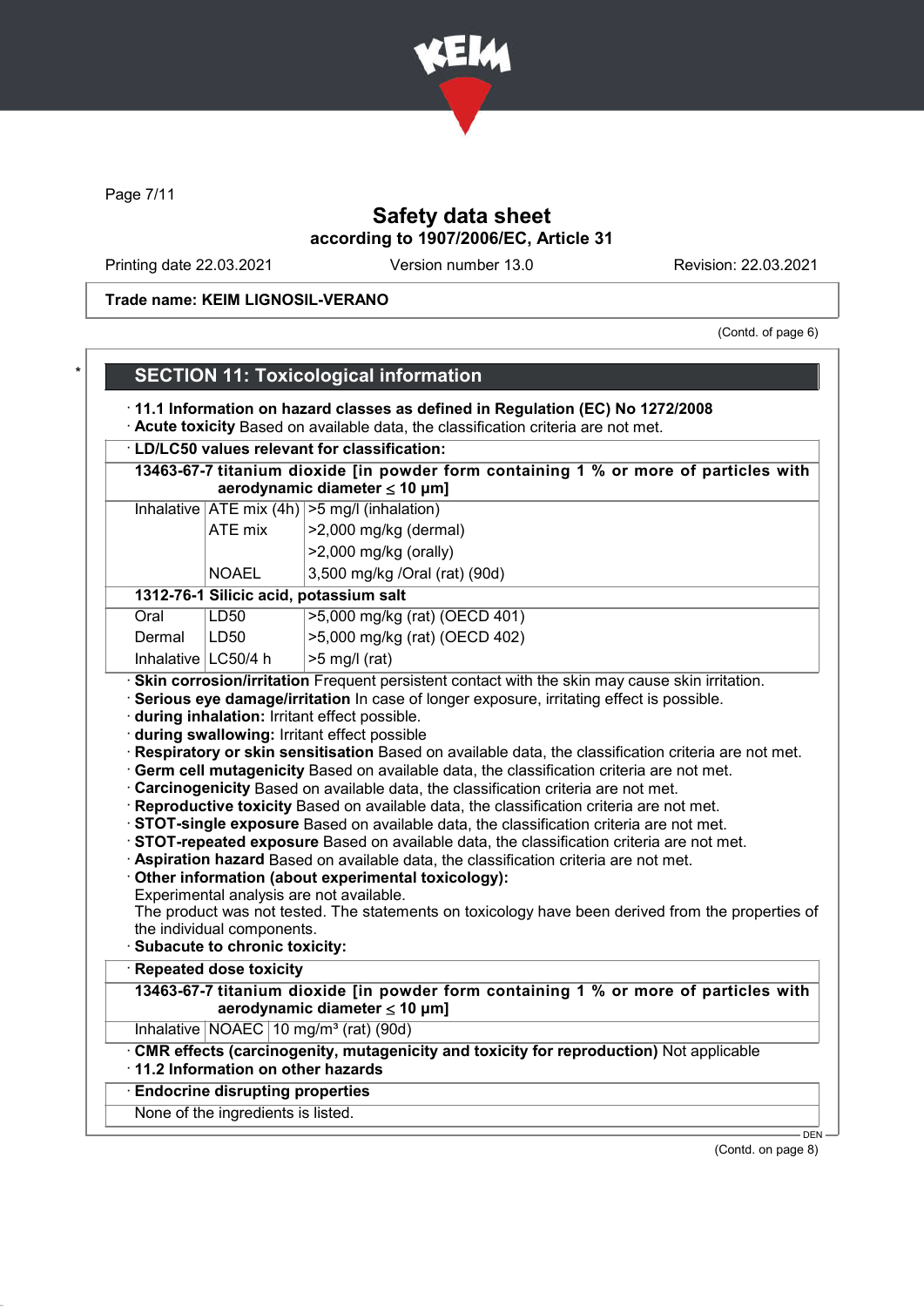

Page 8/11

# Safety data sheet according to 1907/2006/EC, Article 31

Printing date 22.03.2021 Version number 13.0 Revision: 22.03.2021

Trade name: KEIM LIGNOSIL-VERANO

(Contd. of page 7)

|                                                                                                                            | <b>SECTION 12: Ecological information</b>                                                                                                                                                                                                                                                                                                                                                                                                                                                       |
|----------------------------------------------------------------------------------------------------------------------------|-------------------------------------------------------------------------------------------------------------------------------------------------------------------------------------------------------------------------------------------------------------------------------------------------------------------------------------------------------------------------------------------------------------------------------------------------------------------------------------------------|
| $\cdot$ 12.1 Toxicity                                                                                                      |                                                                                                                                                                                                                                                                                                                                                                                                                                                                                                 |
| · Aquatic toxicity:                                                                                                        |                                                                                                                                                                                                                                                                                                                                                                                                                                                                                                 |
| 13463-67-7 titanium dioxide [in powder form containing 1 % or more of particles with<br>aerodynamic diameter $\leq 10$ µm] |                                                                                                                                                                                                                                                                                                                                                                                                                                                                                                 |
| <b>NOEC</b>                                                                                                                | $\geq$ 100,000 mg/kg (sediment fresh water)                                                                                                                                                                                                                                                                                                                                                                                                                                                     |
| <b>EC50</b>                                                                                                                | >100 mg/kg (freshwater alga) (OECD 201)                                                                                                                                                                                                                                                                                                                                                                                                                                                         |
| <b>EC 50</b>                                                                                                               | >10,000 mg/l (algae) (ISO 10253)                                                                                                                                                                                                                                                                                                                                                                                                                                                                |
| <b>LC 50</b>                                                                                                               | >10,000 mg/l (marine fish) (OECD 203)                                                                                                                                                                                                                                                                                                                                                                                                                                                           |
|                                                                                                                            | >1,000 mg/l (freshwater fish) (EPA-540/9-85-006)                                                                                                                                                                                                                                                                                                                                                                                                                                                |
|                                                                                                                            | >1,000 mg/l (daphnia) (OECD 202)                                                                                                                                                                                                                                                                                                                                                                                                                                                                |
|                                                                                                                            | 1312-76-1 Silicic acid, potassium salt                                                                                                                                                                                                                                                                                                                                                                                                                                                          |
| <b>NOEC</b>                                                                                                                | $>1$ mg/l (fish)                                                                                                                                                                                                                                                                                                                                                                                                                                                                                |
|                                                                                                                            | >1 mg/l (invertebrates)                                                                                                                                                                                                                                                                                                                                                                                                                                                                         |
|                                                                                                                            | EC 50/48h   > 100 mg/l (daphnia) (OECD 202)                                                                                                                                                                                                                                                                                                                                                                                                                                                     |
|                                                                                                                            | EC 50/72 h $ >$ 100 mg/l (algae)                                                                                                                                                                                                                                                                                                                                                                                                                                                                |
|                                                                                                                            | LC 50/96 h   > 100 mg/l (fish) (DIN EN ISO 7346-2)                                                                                                                                                                                                                                                                                                                                                                                                                                              |
| EC <sub>0</sub>                                                                                                            | >1,000 mg/l (activated sludge) (30min)                                                                                                                                                                                                                                                                                                                                                                                                                                                          |
| · PBT: Not applicable<br>· vPvB: Not applicable<br>· AOX-indication:                                                       | 12.5 Results of PBT and vPvB assessment<br>· 12.6 Endocrine disrupting properties<br>The product does not contain substances with endocrine disrupting properties.<br>12.7 Other adverse effects<br>· Additional ecological information:<br>Due to the substance of content which do not include organic jointed halogens, the product can not<br>take influence on the AOX-load of the waste water.<br>According to the formulation contains the following heavy metals and compounds from the |
| <b>General notes:</b><br>components.                                                                                       | EU guideline NO. 2006/11/EC:<br>The product contains TiO2.<br>The statements on ecotoxicology have been derived from the properties of the individual<br>Do not allow product to reach ground water, water course or sewage system.                                                                                                                                                                                                                                                             |

(Contd. on page 9)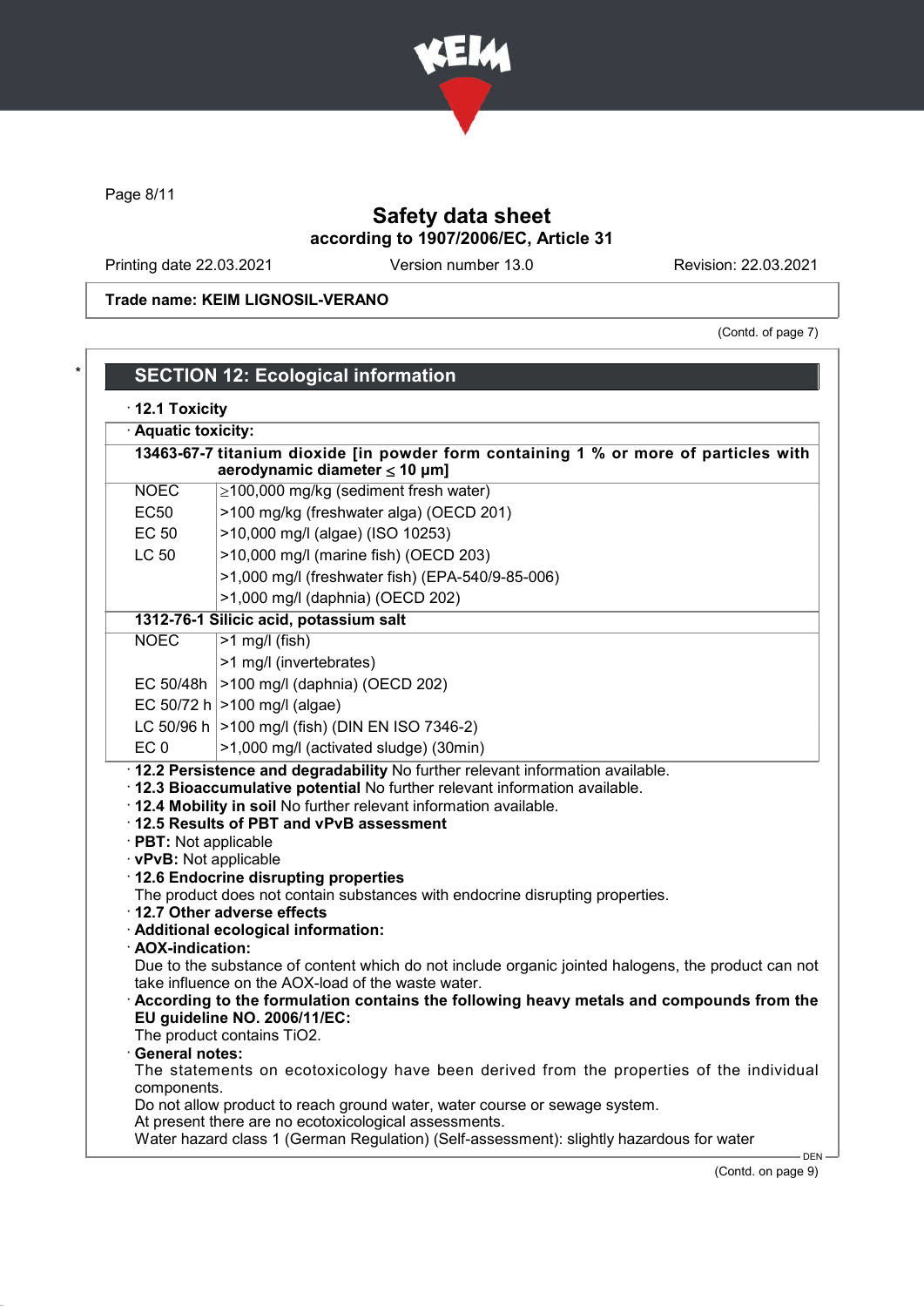

Page 9/11

# Safety data sheet according to 1907/2006/EC, Article 31

Printing date 22.03.2021 Version number 13.0 Revision: 22.03.2021

### Trade name: KEIM LIGNOSIL-VERANO

(Contd. of page 8)

### SECTION 13: Disposal considerations

#### · 13.1 Waste treatment methods

· Recommendation

Must not be disposed with household garbage. Do not allow product to reach sewage system. Disposal must be made according to official regulations.

· European waste catalogue

08 01 12 waste paint and varnish other than those mentioned in 08 01 11

### · Uncleaned packaging:

- · Recommendation: Disposal must be made according to official regulations.
- · Recommended cleansing agents: Water, if necessary with cleansing agents.

| 14.1 UN number or ID number<br>· ADR, IMDG, IATA                               | Void                                                          |
|--------------------------------------------------------------------------------|---------------------------------------------------------------|
| 14.2 UN proper shipping name<br>· ADR, IMDG, IATA                              | Void                                                          |
| 14.3 Transport hazard class(es)                                                |                                                               |
| · ADR, IMDG, IATA<br>· Class                                                   | Void                                                          |
| ⋅ 14.4 Packing group<br>· ADR, IMDG, IATA                                      | Void                                                          |
| ⋅14.5 Environmental hazards:<br>· Marine pollutant:                            | No.                                                           |
| 14.6 Special precautions for user                                              | Not applicable                                                |
| $\cdot$ 14.7 Maritime transport in bulk according to<br><b>IMO instruments</b> | Not applicable                                                |
| · Transport/Additional information:                                            | No dangerous good in sense of these transport<br>regulations. |
| · UN "Model Regulation":                                                       | Void                                                          |

- **SECTION 15: Regulatory information**
- · 15.1 Safety, health and environmental regulations/legislation specific for the substance or mixture
- · Labelling according to Regulation (EC) No 1272/2008

For information on labelling please refer to section 2 of this document.

(Contd. on page 10)

DEN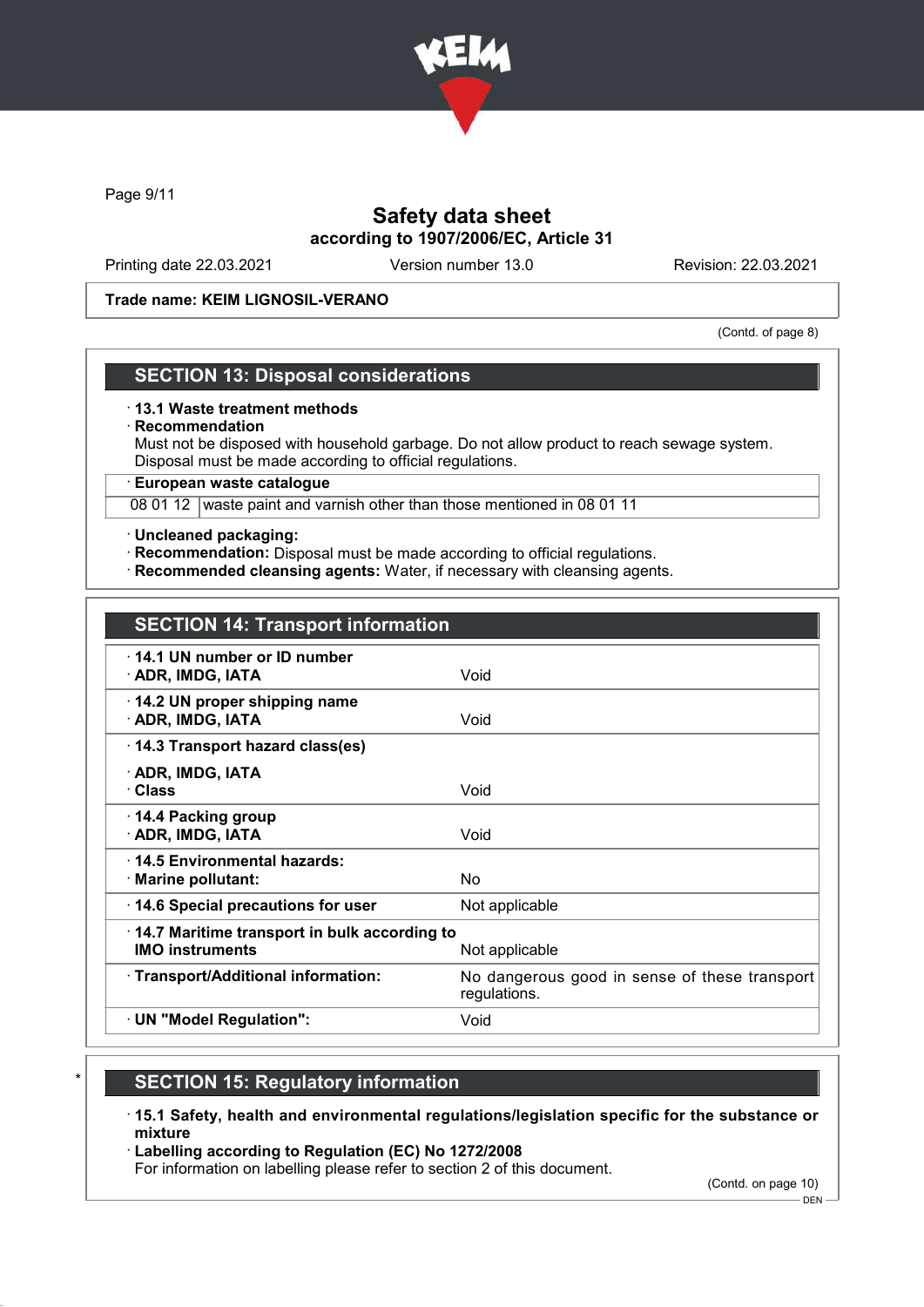

Page 10/11

### Safety data sheet according to 1907/2006/EC, Article 31

Printing date 22.03.2021 Version number 13.0 Revision: 22.03.2021

(Contd. of page 9)

#### Trade name: KEIM LIGNOSIL-VERANO

· Directive 2012/18/EU

· Named dangerous substances - ANNEX I None of the ingredients is listed.

· LIST OF SUBSTANCES SUBJECT TO AUTHORISATION (ANNEX XIV)

None of the ingredients is listed.

· DIRECTIVE 2011/65/EU on the restriction of the use of certain hazardous substances in electrical and electronic equipment – Annex II

None of the ingredients is listed.

· REGULATION (EU) 2019/1148

Annex I - RESTRICTED EXPLOSIVES PRECURSORS (Upper limit value for the purpose of licensing under Article 5(3))

None of the ingredients is listed.

Annex II - REPORTABLE EXPLOSIVES PRECURSORS

None of the ingredients is listed.

· National regulations:

· Waterhazard class: Water hazard class 1 (Self-assessment): slightly hazardous for water.

· Other regulations, limitations and prohibitive regulations

· Substances of very high concern (SVHC) according to REACH, Article 57 Not applicable

· Product-Code/Giscode: BSW40

· 15.2 Chemical safety assessment: A Chemical Safety Assessment has not been carried out.

# SECTION 16: Other information

This information is based on our present knowledge. However, this shall not constitute a guarantee for any specific product features and shall not establish a legally valid contractual relationship.

#### **Relevant phrases**

H315 Causes skin irritation.

H319 Causes serious eye irritation.

H351 Suspected of causing cancer.

· Department issuing SDS: KEIMFARBEN Germany, Product safety department

· Version number of previous version: 12.1

· Abbreviations and acronyms: ADR: Accord relatif au transport international des marchandises dangereuses par route (European Agreement Concerning the International Carriage of Dangerous Goods by Road) IMDG: International Maritime Code for Dangerous Goods IATA: International Air Transport Association GHS: Globally Harmonised System of Classification and Labelling of Chemicals EINECS: European Inventory of Existing Commercial Chemical Substances ELINCS: European List of Notified Chemical Substances CAS: Chemical Abstracts Service (division of the American Chemical Society) TRGS: Technische Regeln für Gefahrstoffe (Technical Rules for Dangerous Substances, BAuA, Germany) LC50: Lethal concentration, 50 percent LD50: Lethal dose, 50 percent PBT: Persistent, Bioaccumulative and Toxic SVHC: Substances of Very High Concern vPvB: very Persistent and very Bioaccumulative AGW: Arbeitsplatzgrenzwert (Germany)

(Contd. on page 11)